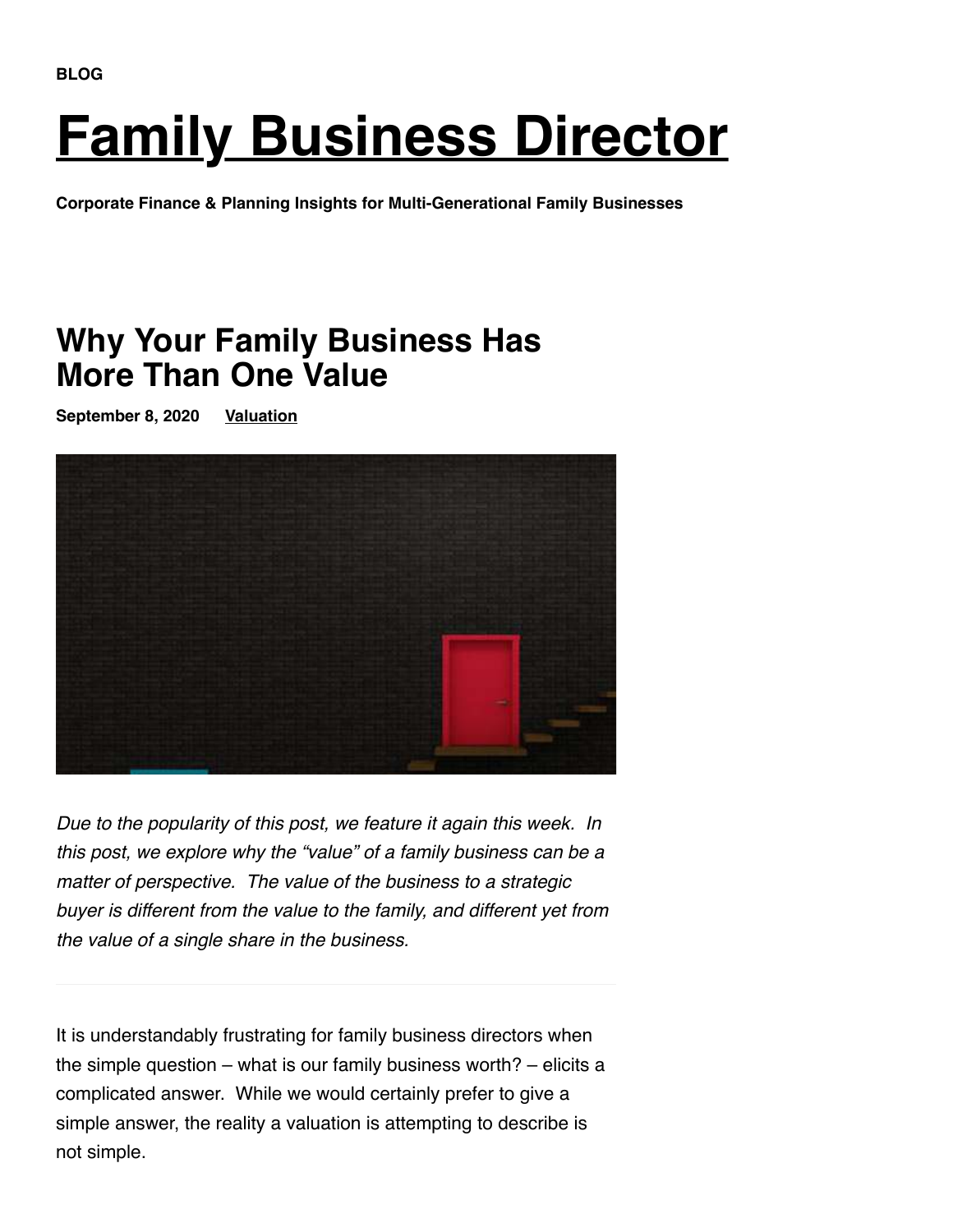The answer depends on why the question is being asked. We know that sounds suspect, but in this post, we will demonstrate why it's not. Let's consider three potential scenarios that require three different answers.

## **What Is Our Family Business Worth to Our Family?**

This is the most basic question about value, and the answer revolves around the expected cash flows, growth prospects, and risk of the family business on a stand-alone basis. This does not mean that the status quo is assumed to prevail indefinitely, only that a combination with a strategic buyer's business is not anticipated. The family business may have plans for significant changes to operations or strategy, and if it does, the value should reflect such changes.

> The value of the family business to the family depends on three principal factors: expected cash flows, growth prospects, and risk.

This perspective on value is especially important to family business directors weighing long-term decisions regarding dividend policy, capital structure, and capital budgeting. The value of the family business to the family depends on three principal factors:

## **Expected Cash Flows**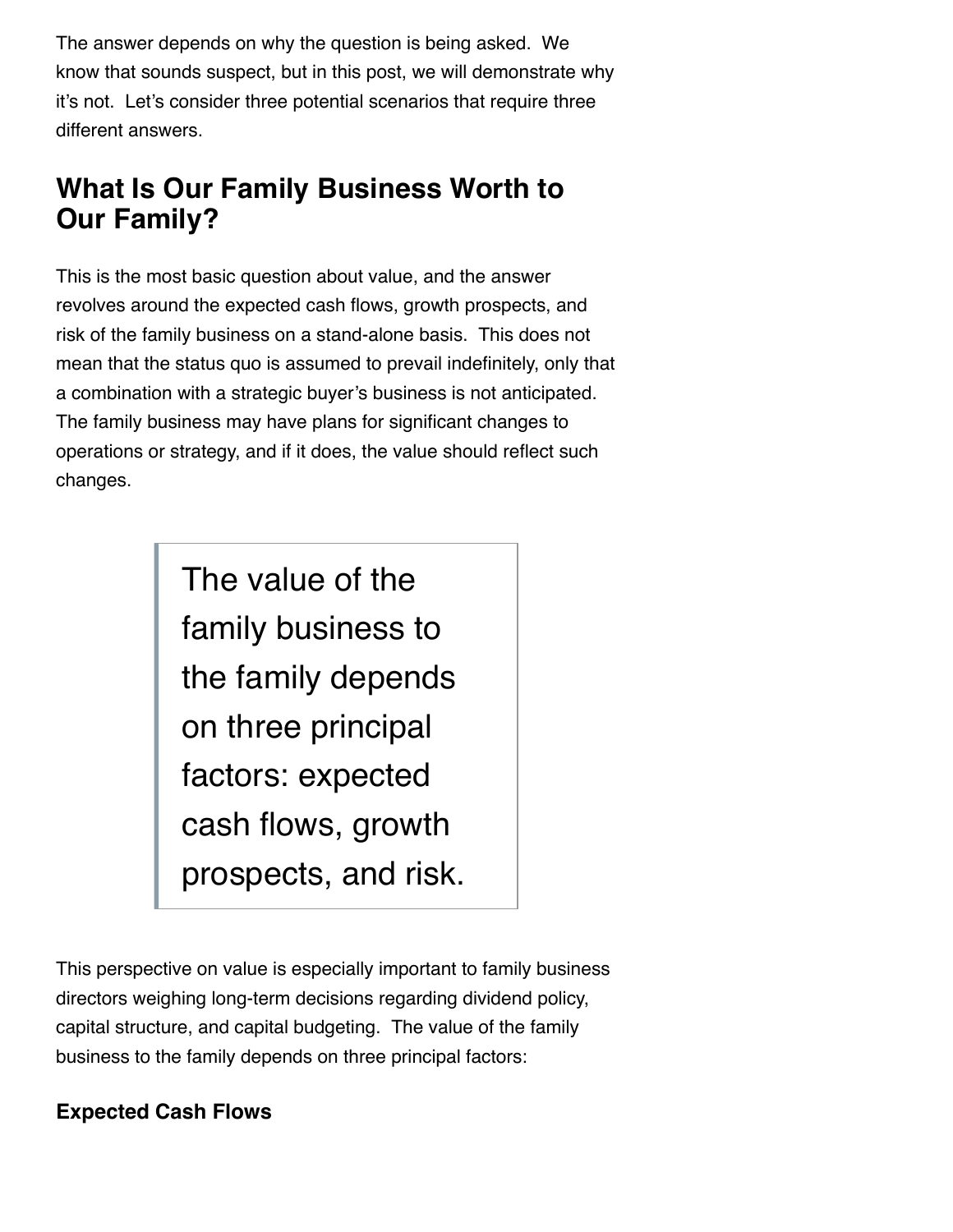Identifying the expected cash flows of the business requires careful consideration of historical financial results, anticipated economic and industry conditions, and the capital needs of the business. Revenue and earnings are important, but future cash flows also depend on how much the business will need to spend on capital expenditures and working capital to execute on the business plan.

## **Growth Prospects**

All else equal, the faster a business is expected to grow, the more valuable it is. Cash flows can grow because of increasing market share, a growing market, or improving profitability. The assessment of growth prospects should take into account each of these potential factors and the sustainability of each.

## **Risk**

The value of a business is inversely related to the risk. Investors crave certainty, and risk is just another word for not knowing what the future holds. The wider the range of potential outcomes for your family business, the riskier it is, and the less enthusiastic investors will be about committing capital to the business. When investing in riskier businesses, investors pay less. Risk is evaluated relative to comparable investments or businesses.

Whether using a discounted cash flow method or using methods under the income approach, the value of the family business to the family is a function of these three attributes of the business itself. This measure of value is often likened to the perspective of stock market investors or private equity buyers that look to the operations of the business to drive return apart from a strategic combination with another business.

If this first question deals with the value of the family business assuming it continues being a family business, the second question addresses the value of the business once it stops being a family business. In other words, what is the value of the family business to a strategic buyer?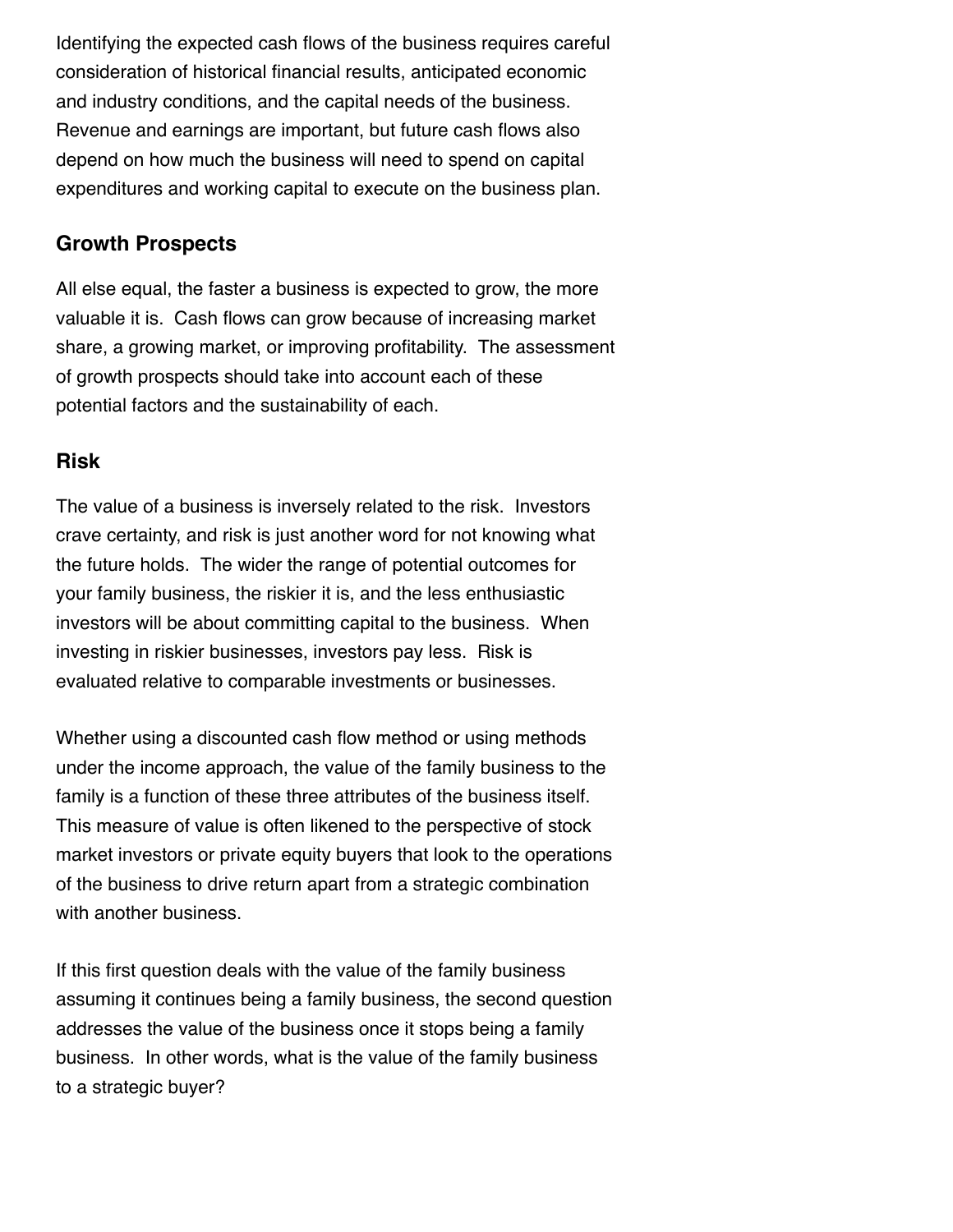## **What Is Our Family Business Worth to a Strategic Buyer?**

Families occasionally decide they don't want to own the family business anymore. Families can reach this decision for different reasons. Sometimes, the family friction associated with managing the family business has reached an unsustainable level. In other cases, the family may be approached by a buyer of capacity with what appears to be a very enticing offer. Or, perhaps, an enterprising family decides that a "fresh start" with proceeds from the sale of the legacy business could unlock new opportunities for the family. In any event, when the decision to sell, or at least consider selling, has been made, directors naturally turn their attention to maximizing the sales price.

> A strategic buyer is one that will combine the operations of the target company with their existing operations.

A strategic buyer is one that will combine the operations of the target company with their existing operations in a bid to increase the earnings and cash flow of the target and/or the newly combined entity as a whole. Strategic buyers are most commonly competitors of the target, but they could also be suppliers or customers. The essential attribute is that a strategic buyer has the ability to change how the target operates, resulting in either higher earnings, better growth prospects, or reduced risk (or some combination thereof).

Exhibit 1 illustrates potential earnings enhancements available to a strategic buyer (in this case a competitor).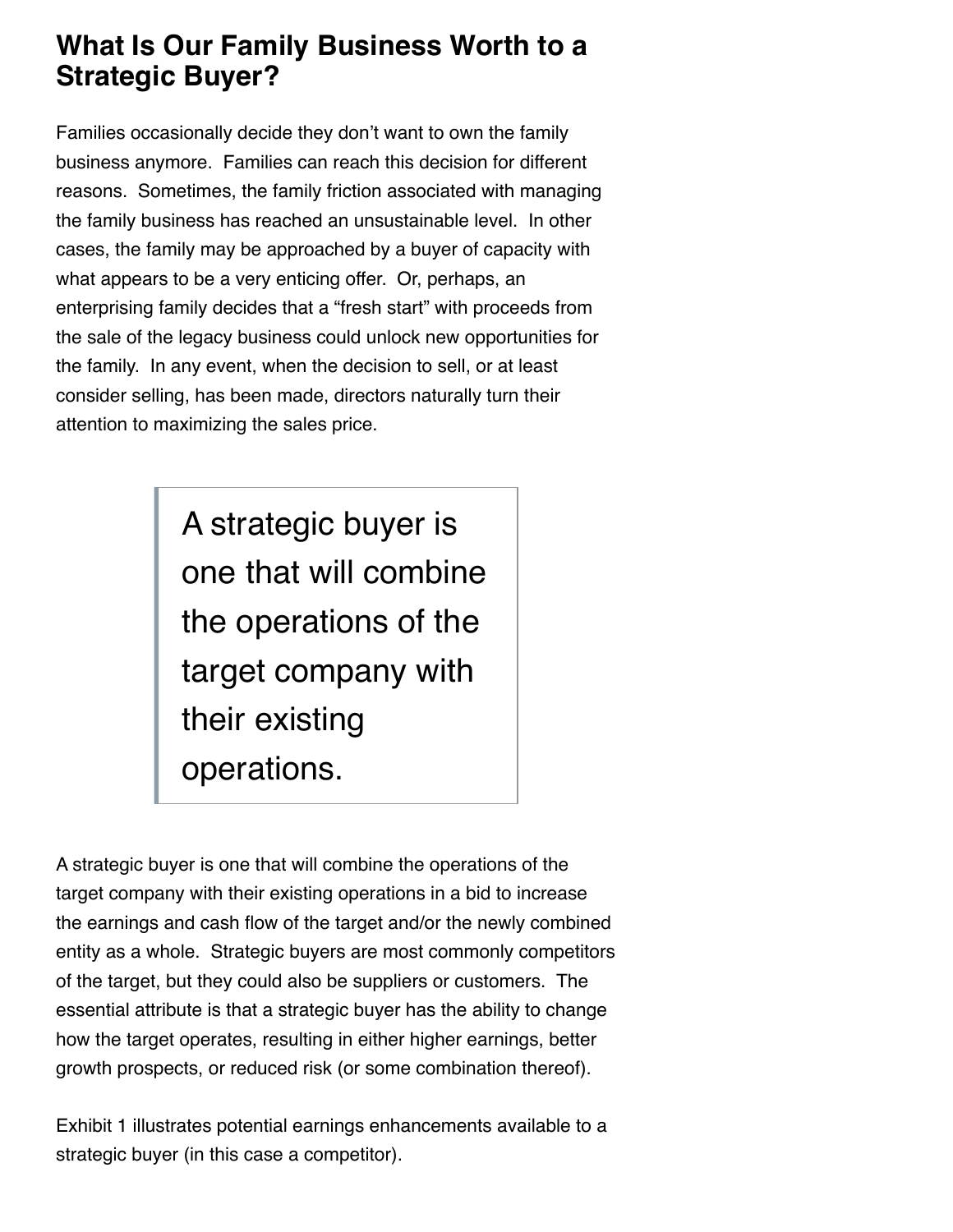| <b>Exhibit 1: Illustration of Strategic Benefits</b> |                      |                      |  |
|------------------------------------------------------|----------------------|----------------------|--|
|                                                      | <b>Stand-Alone</b>   | <b>Strategic</b>     |  |
| Revenue                                              | \$50,000             | \$50,000             |  |
| less: Cost of Goods Sold                             | (20,000)             | (19,000)             |  |
| <b>Gross Profit</b>                                  | \$30,000<br>(15,000) | \$31,000<br>(15,000) |  |
| less: Selling & Marketing                            |                      |                      |  |
| less: General & Administrative                       | (7,000)              | (5,000)              |  |
| <b>EBITDA</b>                                        | \$8,000              | \$11,000             |  |
| <b>Gross Margin</b>                                  | 60%                  | 62%                  |  |
| <b>EBITDA Margin</b>                                 | 16%                  | 22%                  |  |

By combining the target with their existing operations, the larger strategic buyer will be able to achieve purchasing efficiencies, which will contribute to a higher gross margin. In addition, there are redundant general and administrative expenses, which can be eliminated by the buyer. As a result, the strategic buyer anticipates generating an EBITDA margin of 22%, compared to the 16% EBITDA margin available to the target company on a stand-alone basis. Stated alternatively, the strategic buyer anticipates EBITDA that is 38% higher.

Does that mean that the target company is worth 38% more to the strategic buyer? Not necessarily. The amount that a strategic buyer will, in fact, pay for the target company depends on how many other strategic buyers they are likely bidding against and how unique the target company opportunity is.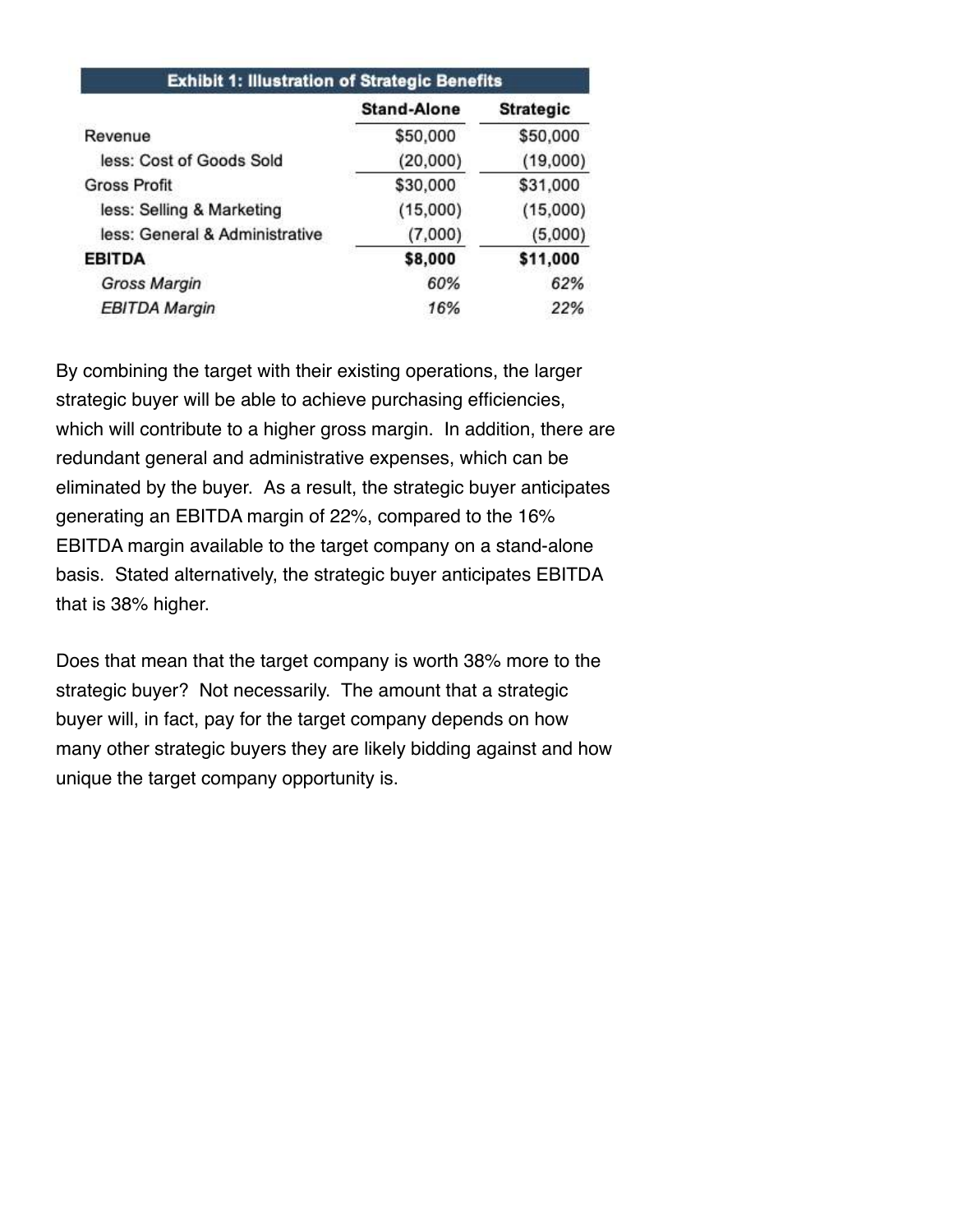#### Exhibit 2: Negotiating Dynamics in Strategic Transactions

Number of Competing Bidders

|               | Few  |                                                                                                    | Many                                                                                             |
|---------------|------|----------------------------------------------------------------------------------------------------|--------------------------------------------------------------------------------------------------|
|               | Few  | Negotiating power is relatively                                                                    | Negotiating dynamics favor seller,                                                               |
| Targets       |      | balanced between buyer and seller<br>as unique nature of target may force                          | as buyer has to share more of the<br>strategic upside with seller to                             |
| of Comparable |      | buyer to share benefits even in the<br>absence of competitive bidders.                             | secure the unique asset amid a<br>crowded field of competing bidders.                            |
|               |      |                                                                                                    |                                                                                                  |
|               |      | Buyer less likely to share strategic<br>benefits with seller in absence of                         | Negotiating power is relatively<br>balanced between buyer and seller                             |
| Number        |      | competing bidders and presence of<br>other available targets that can<br>deliver similar benefits. | as competitive bidding pressure is<br>mitigated by a large number of<br>other available targets. |
|               | Manv |                                                                                                    |                                                                                                  |

The magnitude of strategic benefits available and the likely negotiating dynamics for a family business tend to be very factspecific. So, assessing the value of your family business to a strategic buyer will require that you and your fellow directors consider the following questions:

- Who are the competitors, suppliers, or customers with whom our family business would provide the most compelling strategic "fit"?
- What opportunities would such buyers have for increasing earnings and cash flow, improving growth prospects, or reducing the risk of the family business?
- How unique is our family business? Are there other similarly situated businesses that can provide comparable strategic benefits to buyers?

A potential strategic sale is not the only context in which family business directors need to think about the value of the family business. We'll consider the final variation on the question of value in the next section.

## **What Is a Share of Stock in Our Family Business Worth to an Investor?**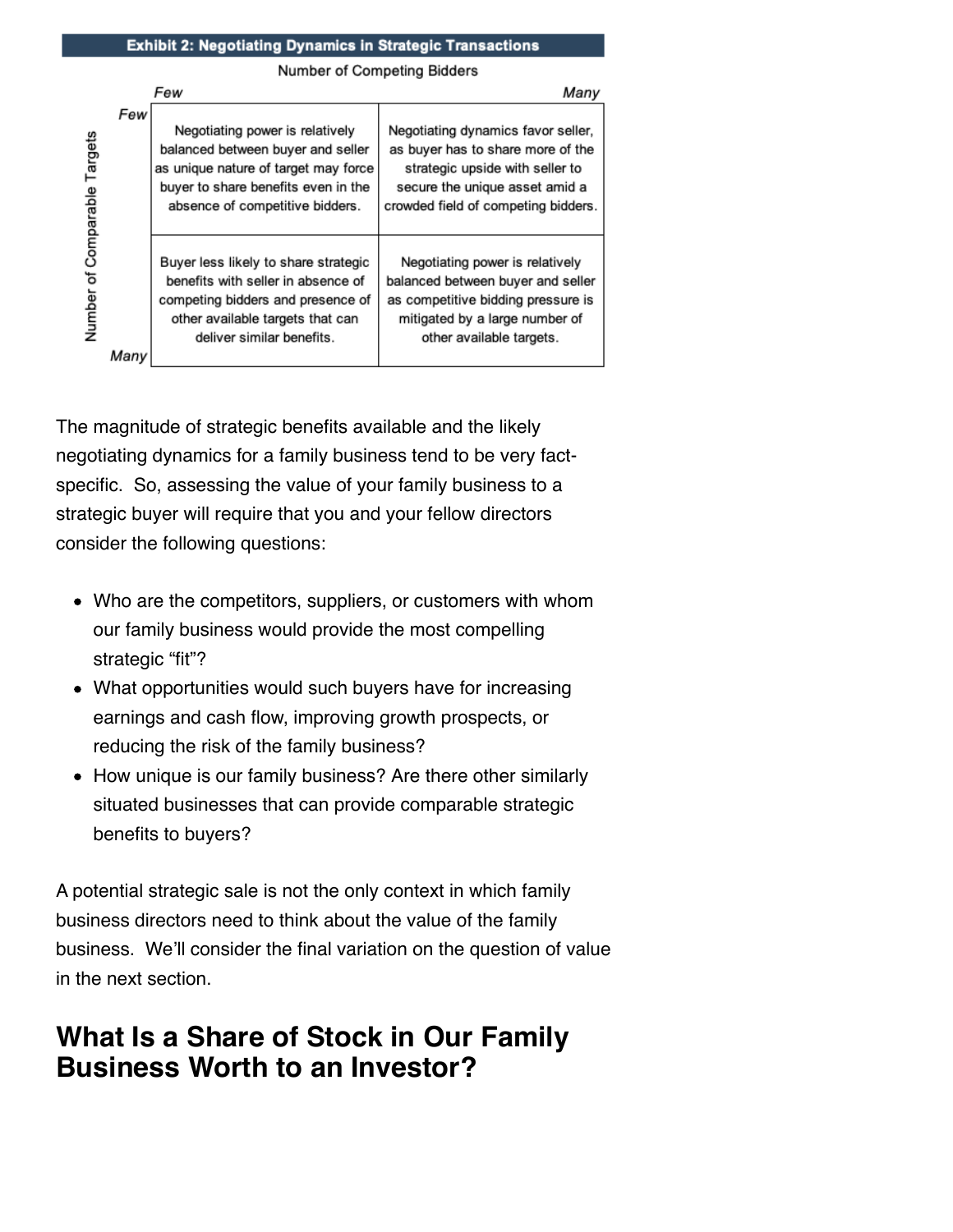The final question relates to the value of an interest in the family business, rather than the family business itself. Minority shares in a family business are often considered unattractive from an investment perspective for a number of reasons. As a minority shareholder, one has no direct influence or control over business strategy or other long-term business and financial decisions: one is simply along for the ride and subject to decisions made by others. Furthermore, since it is a family business, there is likely no ready market for the shares. As a result, one is effectively stuck, and, potentially, for a long time.

So, from this perspective we need to think about all the things that influence what the family business is worth to the family plus some additional considerations that relate to the unique position of being a minority shareholder in a private company. This perspective is critical for gift and estate tax planning.

## **Are There Any Dividends?**

Regular cash flow dulls the pain of illiquidity. If there is a reasonable expectation that investors will receive dividends while owning the shares, that helps to mitigate the burden of being unable to sell the shares. Since many family businesses are set up as S corporations, it is important to clarify that the dividends that matter are those in excess of any tax liabilities that are passed through to shareholders.

## **What are the Prospects for Liquidity?**

Even though there is no ready market in which to sell minority shares in a family business, there are still opportunities to sell the shares from time to time. For example, the family business could be sold, the company may repurchase shares from select shareholders, or other family members may be willing to acquire the shares at a favorable price. While future liquidity opportunities cannot be predicted with precision, it is possible to establish a range of likely holding periods by analyzing relevant factors. The longer the period until a liquidity event can be anticipated, the less attractive the investment.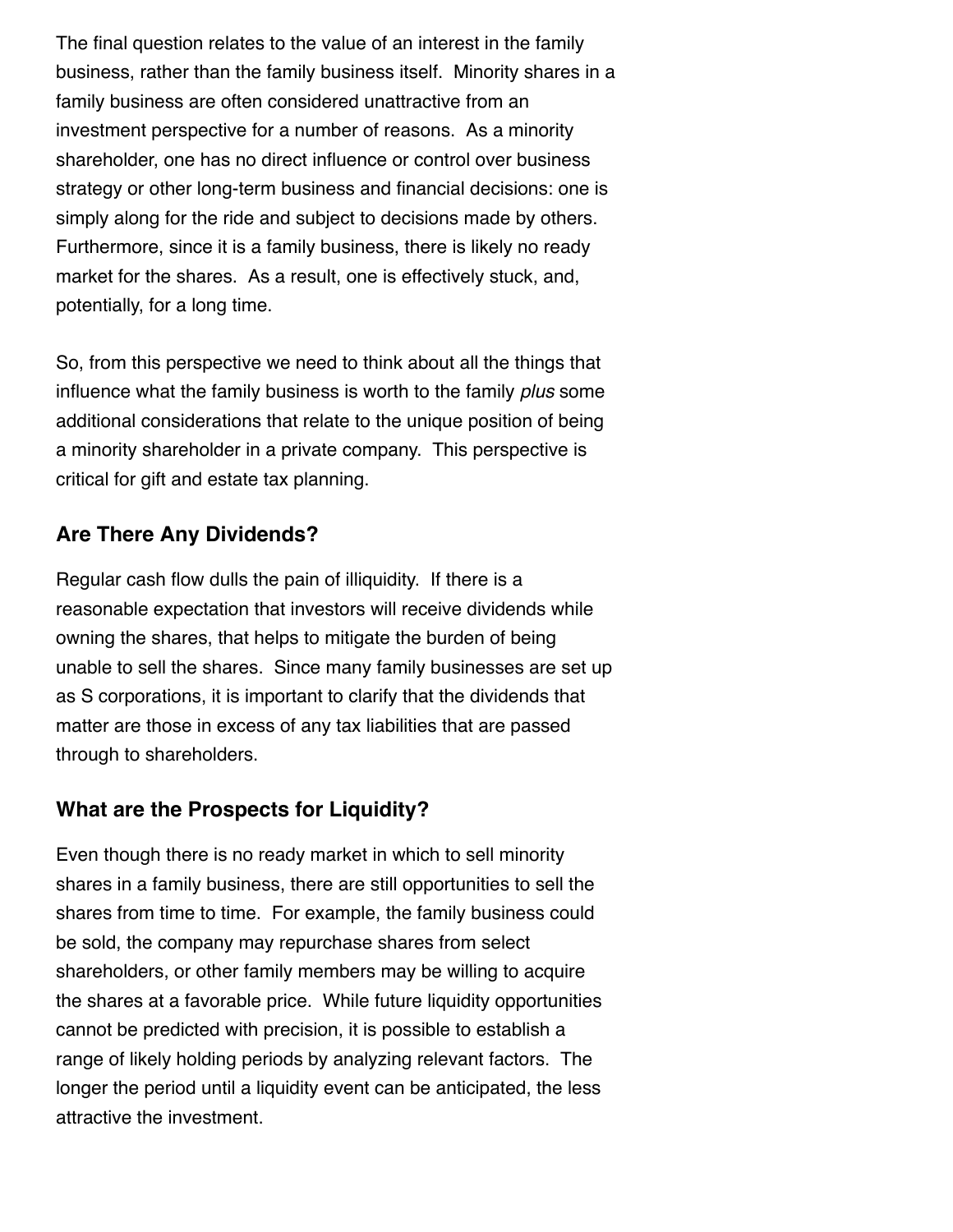## **What are the Growth Prospects for the Investment?**

When liquidity does come, what proceeds can be reasonably expected? In other words, at what rate would one anticipate the value of the business to the family to grow from the current level? If the family business has a track record of reinvesting earnings in attractive capital projects, investors will view the growth prospects more favorably than if management has a propensity to accumulate large unproductive stockpiles of cash or other assets in the business.

## **What are the Relevant Risks?**

As with the business itself, the value of a minority share is inversely related to the attendant risks.

As with the business itself, the value of a minority share is inversely related to the attendant risks. The risks of a minority share include all the risks associated with the family business plus those associated with the illiquidity of a minority interest. In other words, the focus is on identifying those risks (including, potentially, lack of access to financial statements, uncertainty as to the ultimate duration of illiquidity, uncertainty regarding future distribution decisions, and the like) that are incremental to the risks of the family business itself.

The combination of expected dividends, holding period, expected growth, and risk factors determine the value of a share in the family business relative to the corresponding pro rata portion of the value of the business as a whole to the family.